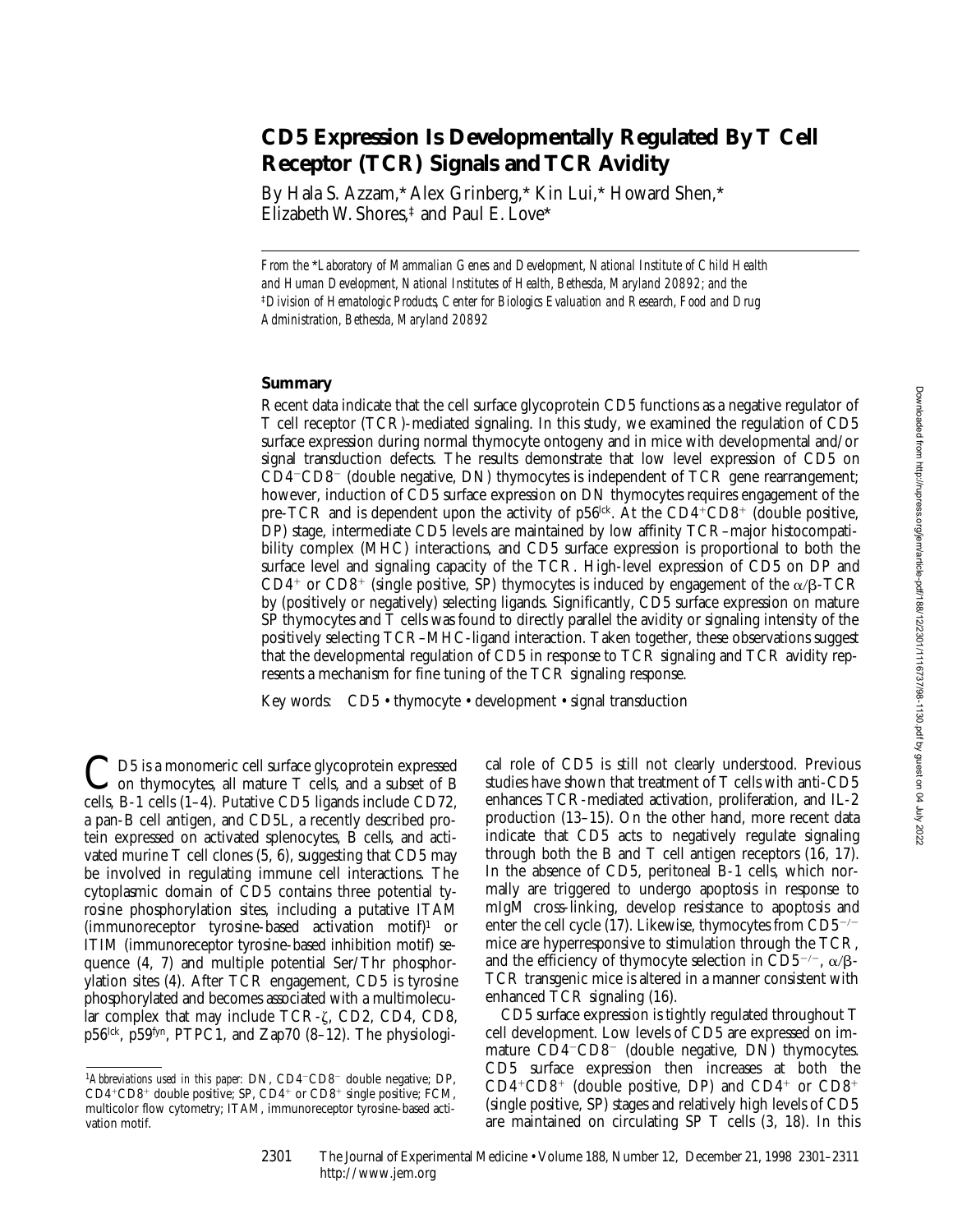study, we sought to identify the cellular mechanisms regulating CD5 expression during development. Our results demonstrate that CD5 is upregulated at crucial points during thymocyte development by pre-TCR and TCR engagement and that the level of CD5 surface expression is directly related to pre-TCR and TCR signaling intensity. Significantly, CD5 surface levels were found to vary considerably among mature SP thymocytes and T cells that express distinct TCRs, and the level of CD5 expression paralleled the avidity of the positively selecting TCR–MHCligand interaction. Together, these results suggest that the ability to regulate CD5 surface expression in response to TCR signaling is important for fine tuning the TCR signaling response and for selection of the mature TCR repertoire.

## **Materials and Methods**

#### *Mice*

C57 BL/6 (B6) mice were bred within our facility. Mutant strains of mice used for this study included Rag2 $^{-/-}$  (19); MHC class I<sup>-/-</sup> ( $\beta$ 2M<sup>-/-</sup>; reference 20); MHC class II <sup>-/-</sup> (A $\beta$ <sup>-/-</sup>; reference 21); MHC class I  $\times$  II<sup>-/-</sup> ( $\beta$ 2M<sup>-/-</sup>  $\times$  A $\beta$ <sup>-/-</sup>; reference 22); TCR- $\alpha$ <sup>-/-</sup> (23); and lck<sup>-/-</sup> (24).  $\alpha/\beta$ -TCR transgenic lines included P14 (25), H-Y (26), AND (27), and DO11.10 (DO10; 28). TCR- $\zeta$  chain transgenic and TCR- $\zeta$ <sup>-/-</sup> mice were generated as previously described (29, 30). For positive selection experiments, mice were bred to C57 BL/6, B10.D2 or B10.A(5R) mating partners to change the selecting haplotype.

#### *Antibodies*

mAbs used for flow cytometric analysis were purchased from PharMingen (San Diego, CA) and included fluorochrome- (FITC or PE) or biotin-conjugated anti-Thy1.2 (53-2.1), anti-B220 (RA3-6B2), anti-CD4 (H129.19), anti–TCR-b (H57- 597), anti-CD8a (53-6.7), anti-CD3e (145-2C11), anti-CD5 (53-7.3), anti-CD69 (H1.2F3), anti-CD25 (7D4), anti-CD44 (IM7), anti-V $\alpha$ 11 (RR8-1), and anti-V $\alpha$ 2 (B20.1). Unconjugated anti-CD16/CD32 (2.4G2), and rat  $IgG2a,\kappa$  (R35–95) were used to block nonspecific Fc receptor binding and as control antibody, respectively. The anti–H-Y clonotypic receptor mAb (T3.70) and anti-DO10 clonotypic receptor mAb (KJ126) were purified from cell culture supernatants and labeled with FITC in our laboratory. Streptavidin Red 670 (GIBCO BRL, Gaithersburg, MD) was used in conjunction with biotinylated antibodies for flow cytometry.

#### *Flow Cytometric Analysis*

Thymi and lymph nodes were excised from mice and single cell suspensions were prepared. For multicolor flow cytometry (FCM), thymocytes or lymph node cells were first incubated with antibody to the Fc receptor (mAb 2.4G2) to prevent nonspecific binding of antibodies. Background staining was measured using fluorochrome-conjugated rat  $I_{\alpha}G_{2a,K}$  and designated as control peaks. For two- and three-color FCM, cells were incubated with FITC-conjugated, PE-conjugated, and biotinylated antibodies, followed by the addition of Red 670 streptavidin. FCM was performed on a FACScan<sup>®</sup> using standard Cell Quest software (Becton Dickinson, San Jose, CA). Data were collected on 104 viable cells as determined by forward and side light scatter. Cell numbers

## *Purification of DN Thymocyte Populations*

Total thymocytes from B6 mice were stained with a mixture of biotinylated anti-CD3, -CD4, -CD8, and -B220 mAb antibodies, washed, and incubated with Streptavidin microbeads (Miltenyi Biotec, Auburn, CA). DN  $(CD3-CD4-CD8-B220^{-})$ thymocytes were then purified by magnetic separation according to the manufacturer's protocol (Miltenyi Biotec). Purity of magnetically separated DN thymocytes was  $>95\%$  as assessed by FCM.

## *Thymocyte Stimulation*

*In Vitro CD3 Cross-linking.* 24-well plates were coated with 1–50  $\mu$ g of anti-CD3 $\epsilon$  (2C11) in PBS overnight at 4°C and subsequently washed with RPMI 1640 medium (Biofluids Inc., Rockville, MD) supplemented with 10% heat-inactivated fetal bovine serum (Hyclone Labs. Inc., Logan, UT), 0.1 mM MEM nonessential amino acids, 1 mM MEM sodium pyruvate solution, 1% penicillin/streptavidin, and  $5.5 \times 10^{-5}$  M 2-ME (GIBCO BRL).  $4 \times 10^6$  thymocytes were resuspended in 2 ml of the supplemented RPMI medium and plated in the presence or absence of 2C11-coated wells for 18 h at 37 $^{\circ}$ C 5% CO<sub>2</sub>. After cross-linking, thymocytes were spun, washed, and resuspended in FACS buffer ( $1\times$  HBSS, 1% BSA, and 0.1% NaN<sub>3</sub>) before staining with antibodies. When required, thymocyte viability was measured by propidium iodide staining, and data were collected on propidium iodide–negative cells.

*In Vivo CD3 Cross-linking.* Rag-2<sup>-/-</sup> mice were injected intraperitoneally with  $1-10 \mu g$  2C11 antibody/gram of body wt, or an equal volume of PBS alone as a control. Mice were killed 1, 3, or 9 d after injection and thymocytes were harvested and stained as described above.

#### **Results**

*CD5 Surface Expression Is Upregulated on DN Thymocytes by pre-TCR Engagement.* Examination of thymocyte subsets from B6 mice reveals a stepwise progression in CD5 surface expression that correlates with thymocyte maturity (Fig. 1). Low levels of CD5 are expressed on immature  $CD4$ <sup>-</sup> $CD8$ <sup>-</sup> (double negative, DN) thymocytes (CD5<sup>lo</sup>),



**Figure 1.** CD5 expression during normal T cell development. (*A*) Thymus. (*B*) Lymph node. Thymocytes and T cells from a C57 BL/6 mouse were stained with CD5, CD4, and CD8, and CD5 was assessed by gating on the various populations. Histograms represent CD5 expression on the indicated subpopulations. Dotted lines represent staining with control (nonspecific) antibody.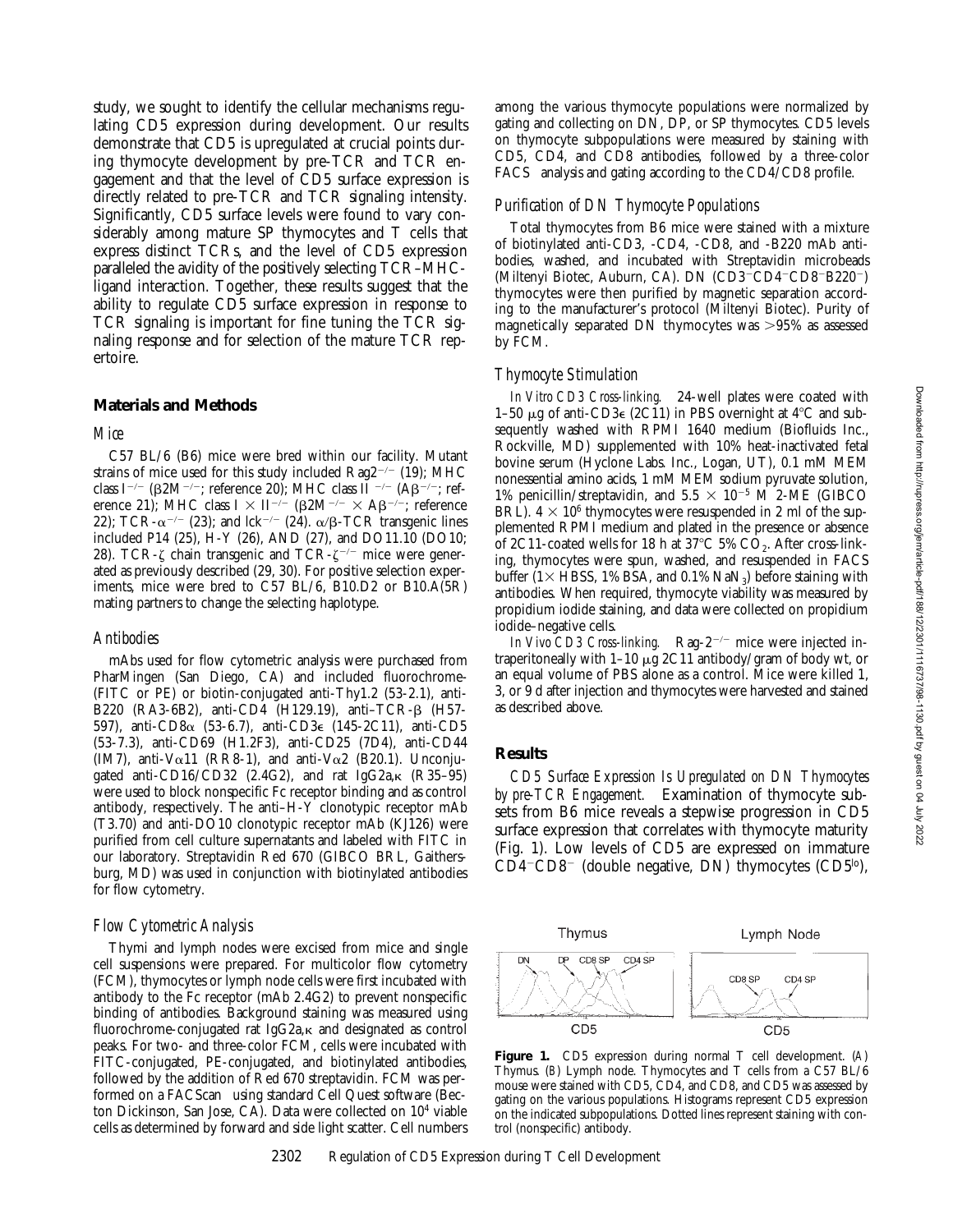followed by an approximately sixfold increase in CD5 expression at the  $CD4+CD8$ <sup>+</sup> (double positive, DP) stage (CD5int), and a further three- to fivefold increase in CD5 expression as thymocytes reach the mature  $CD4^+$  or  $CD8^+$ (single positive, SP) stage (CD5hi). Relatively high levels of CD5 are maintained on mature peripheral SP T cells (Fig. 1), with the highest expression on  $CD4^+$  T cells (Fig. 1). To investigate how CD5 expression is controlled during development, we began by examining thymocytes from mutant strains of mice that exhibit defects in T cell development, signal transduction, or both.

Thymocytes from mice deficient in expression of the Rag-2 gene product (Rag- $2^{-/-}$ ) fail to develop beyond the DN stage and fail to express either pre-TCR or  $\alpha/\beta$ -TCR surface complexes owing to a defect in the initiation of V-(D)-J recombination (19, 31). Yet thymocytes from Rag- $2^{-/-}$  mice express low levels of CD5 (Fig. 2). CD5 expression was also observed on  $TCR$ <sup>-</sup> DN thymocytes from  $TCR - \beta^{-/-}$  mice (results not shown) demonstrating that neither the pre-TCR nor the  $\alpha$ / $\beta$ -TCR is required for low-level expression of CD5. DN thymocytes from mice in which TCR- $\alpha$  rearrangement is inhibited (TCR- $\alpha^{-/-}$ ) mature to the DP stage, but are unable to progress further in development (23). Significantly, DP thymocytes from TCR- $\alpha$ <sup>-/-</sup> mice express higher levels of CD5 than do DN thymocytes (Fig. 2). In fact, CD5 levels on the majority of DP thymocytes from control (TCR- $\alpha^{+/+}$ ) and TCR- $\alpha^{-/-}$  mice are similar, differing mainly in the absence of a small CD5hi DP population in TCR- $\alpha^{-/-}$  mice (Fig. 2; reference 32).

Since in the absence of  $TCR-\alpha$  chain, thymocytes can express pre-TCR but not  $\alpha/\beta$ -TCR complexes, we next investigated whether pre-TCR signals could upregulate CD5 surface expression. Expression of the pre-TCR begins at the DN  $CD44^{\text{lo}-}$  CD25<sup>+</sup> stage of development and is required for transition to the DN CD44 $\text{-}$ CD25 $\text{-}$  stage (33, 34). Examination of DN  $CD44$ <sup>-</sup> $CD25$ <sup>-</sup> thymocytes revealed that these cells express three- to fourfold higher levels of surface CD5 than do their immediate precursors, DN CD44<sup>lo/-</sup> CD25<sup>+</sup> thymocytes (Fig. 3 *A*). Signals transduced by the pre-TCR induce cell cycle progression, resulting in the expansion of cells that have undergone productive  $\beta$ -rearrangement, a process termed " $\beta$  selection" (34). Consequently, in normal mice, the DN CD4 $4^{\log_{10}}$  $CD25<sup>+</sup>$  thymocyte compartment consists of two subsets ("E" and "L") that can be distinguished on the basis of cell size (34). The E subset contains small resting cells that either have not yet undergone  $\beta$  selection or have failed to productively rearrange their  $\beta$  chain genes, whereas the L subset consists of larger cells that have received pre-TCR signals and have entered the cell cycle (reference 34; Fig. 3 *A*). Examination of CD5 surface expression on DN  $CD44^{10/-}$  CD25<sup>+</sup> thymocyte subsets revealed that L cells express approximately fourfold higher levels of CD5 than do E cells (Fig. 3 *A*). Collectively, these results indicate that signaling through the pre-TCR upregulates CD5 surface expression on DN thymocytes. To test this hypothesis further, we next determined the effect of CD3 cross-linking on CD5 expression. Injection of anti-CD3 antibodies into



**Figure 2.** CD5 surface expression on thymocytes from Rag- $2^{-/-}$  and  $TCR-\alpha^{-/-}$  mice. Dot plots illustrate the  $\text{CD}4/\text{CD}8$  staining profile and demonstrate the stage at which thymocyte development is blocked. Histograms depict  $CD\bar{5}$  and  $CD3$  surface levels on gated  $CD4$ <sup>- $CD8$ </sub><sup>-</sup> (DN)</sup> thymocytes  $(A)$ , or  $CD4+CD8$ <sup>+</sup> (DP) thymocytes  $(B)$ . CD5 and CD3 surface expression on DN and DP thymocytes from control (*WT*) animals are included for comparison. Dotted lines represent control peaks.

 $\text{Rag-2}^{-/-}$  mice has been shown to mimic pre-TCR signaling as it promotes the formation of DP thymocytes (35, 36). This response has been attributed to the low level expression of CD3 signaling subunits on the surface of Rag- $2^{-/-}$  thymocytes in the absence of  $\beta$  and pre-T $\alpha$  chains (37). To ascertain whether direct engagement of these surface complexes could induce CD5 expression on DN thymocytes before their transition to the DP stage, Rag- $2^{-/-}$ mice were analyzed at multiple time points after intraperitoneal injection of anti-CD3 antibody. Significantly, as early as 24 h after anti-CD3 injection, thymocyte cellularity was increased fourfold and  $\text{Rag-2}^{-/-}$  thymocytes, which still consisted entirely of DN cells, expressed high levels of CD5 (Fig. 3 *B*). Induction of the early activation antigen, CD69, was also observed on DN thymocytes 24 h after injection (Fig. 3 *B*). At 3 d after injection, CD5 levels on DN thymocytes remained high and large numbers of CD5int–hi DP thymocytes were present in the thymus of Rag-2<sup>-/-</sup> mice (data not shown).

Because signaling by the pre-TCR has been shown to be dependent upon the activity of the protein tyrosine kinase  $p56<sup>lck</sup>$  (24, 38), we also examined the importance of Lck for the induction of CD5 expression. DN, CD44lo/-CD25+ thymocytes from  $\text{lck}^{-/-}$  mice were found to express lower levels of CD5 than DN,  $CD44^{\text{lo}-}CD25^+$  thymocytes from lck<sup>+/+</sup> mice (Fig. 3 *C*). In addition, although lck<sup> $-/-$ </sup> mice contained  $\alpha/\beta$ -TCR<sup>+</sup> DP thymocytes, these cells also expressed low levels of CD5 relative to DP thymocytes from lck<sup>+/+</sup> mice (Fig. 3 *C*).

To determine if induction of CD5 on DN thymocytes correlates with pre-TCR signal intensity,  $\text{Rag-2}^{-/-}$  mice were injected with varying amounts of stimulating (anti-CD3e) antibody. The results demonstrated a direct relationship between anti-CD3e dosage and CD5 surface expression (Fig. 3 *B*). The relationship between pre-TCR signaling capacity and CD5 expression was also examined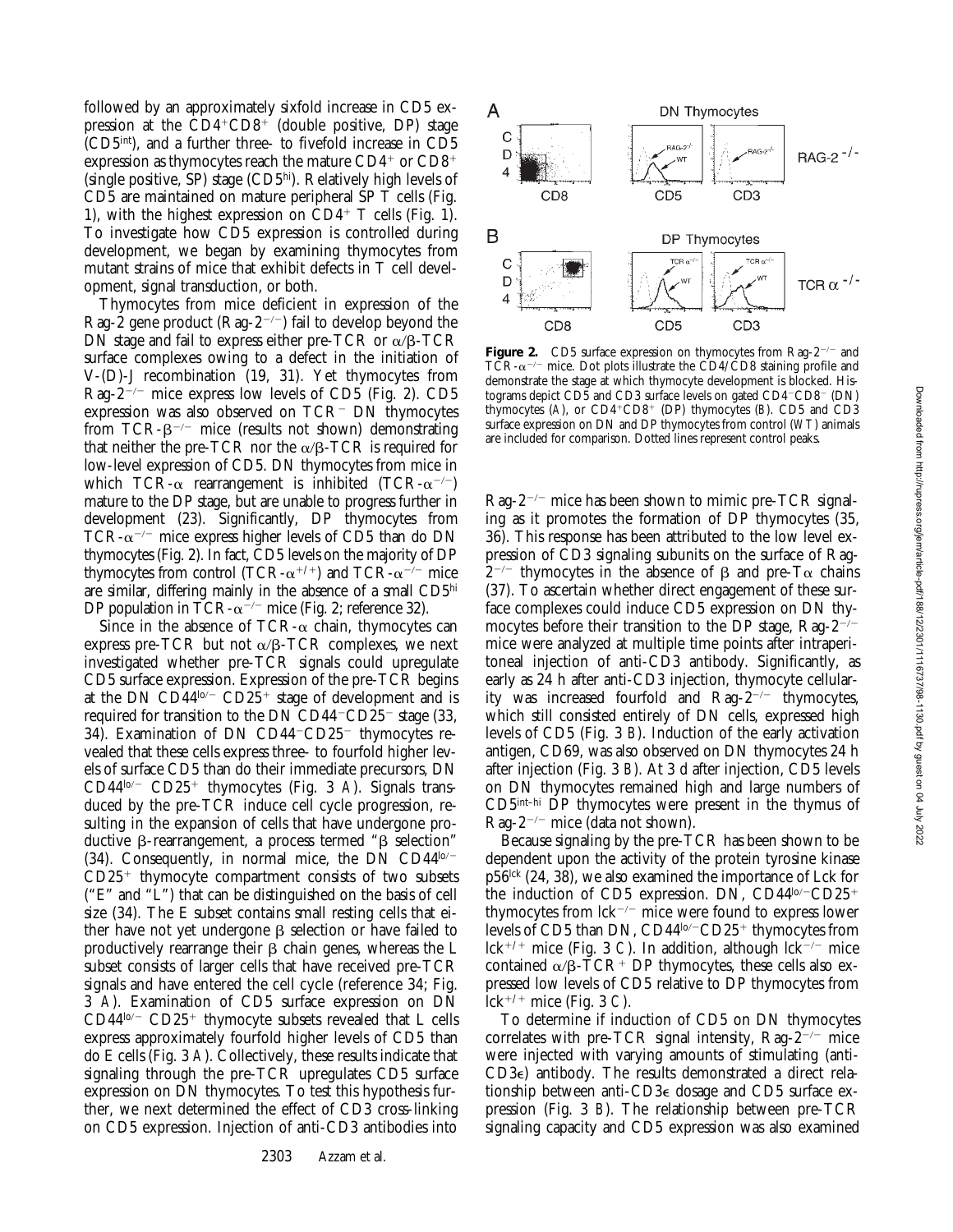

**Figure 3.** (*A*) CD5 surface expression on CD4<sup>-</sup>CD8<sup>-</sup> (DN) thymocyte subsets. DN thymocytes from B6 mice were isolated as described in Materials and Methods, and stained with CD25 and CD44 antibodies to distinguish the various DN subpopulations (dot plot). Histogram on the left shows  $CD5$  expression levels on gated  $CD44<sup>-</sup>$  $CD25<sup>+</sup>$  and  $CD44$ <sup>-</sup> $CD25<sup>-</sup>$  thymocyte subpopulations. The middle histogram shows forward scatter profile of DN CD44<sup>-</sup> CD25<sup>+</sup> thymocytes from B6 mice (white *histogram*) or from Rag-2<sup>-/-</sup> mice (*gray histogram*). Rag-2<sup>-/-</sup> thymocytes were used for placement of E and L gates as shown. Right histogram shows CD5 expression on E and L gated DN  $CD44-CD25^+$  thymocytes from B6 mice. (*B*) Induction of CD5 and CD69 surface expression on Rag- $2^{-/-}$  DN thymocytes by anti-CD3e antibody. *Left* and *middle*: 200 μg of anti-CD3ε (2C11) antibody was injected into Rag- $2^{-/-}$  mice  $(+2C11)$  and CD5 (*left*) or CD69 (*middle*) surface levels on DN thymocytes were determined 24 h later. Control animals were injected with PBS  $(-2C11)$ . *Right*: Rag-2<sup>-/-</sup>

mice were injected with 0, 1, or 10 µg 2C11/gram body wt and DN thymocytes were analyzed for CD5 surface expression 3 d later. (*C*) CD5 surface expression on DN CD25<sup>+</sup> and CD4<sup>+</sup>CD8<sup>+</sup> (DP) thymocytes from lck<sup>-/-</sup> mice. CD5 levels on DN CD25<sup>+</sup> and DP thymocytes from control ( $lck^{+/+}$ ) mice are included for comparison. (*D*) CD5 surface expression on gated CD4<sup>+</sup>CD8<sup>+</sup> (DP) thymocytes from TCR- $\alpha^{-/-}$  and TCR- $\alpha^{-/-} \times \zeta^{-/-}$  mice. Dotted lines represent staining with control antibody.

by analyzing CD5 expression on DP thymocytes from TCR- $\alpha^{-/-} \times \zeta^{-/-}$  mice, which express pre-TCR in the absence of associated  $\zeta$  chain. Previous work has shown that the pre-TCR is expressed and can function, though less efficiently, in the absence of  $\zeta$  to promote the formation of DP thymocytes, indicating that  $\zeta$  chain contributes quantitatively to the pre-TCR signaling response (29, 38). Indeed, DP thymocytes from TCR- $\alpha^{-/-} \times \zeta^{-/-}$  mice expressed significantly lower levels of CD5 than did DP thymocytes from TCR- $\alpha$ <sup>-/-</sup> mice (Fig. 3 *D*). Taken together, these results demonstrate that signals transduced by the pre-TCR induce the upregulation of CD5 on DN thymocytes, resulting in the formation of DP CD5int thymocytes.

CD5 Expression on DP Thymocytes Is Maintained by  $\alpha/\beta$ -*TCR Engagement and Is Proportional to TCR Surface Levels and TCR Signaling Capacity.* CD5 surface expression has been shown previously to correlate with expression of the  $\alpha/\beta$ -TCR during T cell development (3, 18). To investigate this relationship further, we used mice generated previously that express different levels of TCR due to variable expression of  $\zeta$  chain (30). Examination of DP thymocytes from  $\zeta^{+/-}$  and  $\zeta^{+/+}$ ;  $\zeta$  tg mice, which express low or high levels of  $\alpha/\beta$ -TCR relative to  $\zeta^{+/+}$  mice, respectively, revealed a direct relationship between TCR surface expression and mean CD5 surface expression on DP thymocytes (Fig. 4 *A*). To determine if TCR engagement was specifically required for CD5 expression on DP thymocytes, we then examined thymocytes from mice lacking MHC (class  $I \times$ II)<sup> $-/-$ </sup> in which development is arrested at the TCR<sup>+</sup> DP stage. Although most DP thymocytes from MHC class (I  $\times$ II)<sup>-/-</sup> mice express higher levels of  $\alpha/\beta$ -TCR than do DP thymocytes from control mice, these cells express low lev-



**Figure 4.** TCR levels and TCR signaling intensity influence CD5 expression on CD4<sup>+</sup>CD8<sup>+</sup> (DP) thymocytes. (A) Effect of TCR levels on CD5 expression. Histograms depict CD5 and CD3 expression on gated CD4+CD8+ (DP) thymocytes from TCR- $\zeta$  heterozygotes (TCR- $\zeta^{+/-}$ ) and TCR- $\zeta$ -transgenic mice (TCR- $\zeta^{+/-}$ ;  $\zeta$  tg) relative to control mice (TCR- $\zeta^{+/+}$ ). (*B*) Relationship between TCR signal intensity and CD5 expression. DP thymocytes were stimulated for 18 h on plates coated with the indicated amount of cross-linking antibody (anti-CD3e; mAb 2C11) then analyzed for CD5 surface expression. (*C*) Effect of TCR signaling capacity on CD5 expression. Histograms depict CD5 and CD3 surface expression on DP thymocytes from  $\text{TCR-}\zeta^{-/-}$  mice reconstituted with transgenes encoding either full length ζ chain (ζ-3 ITAM) or ζ chain lacking sequences required for signal transduction (z*-0 ITAM*) (reference 30, see Results). Dotted lines represent staining with control antibody.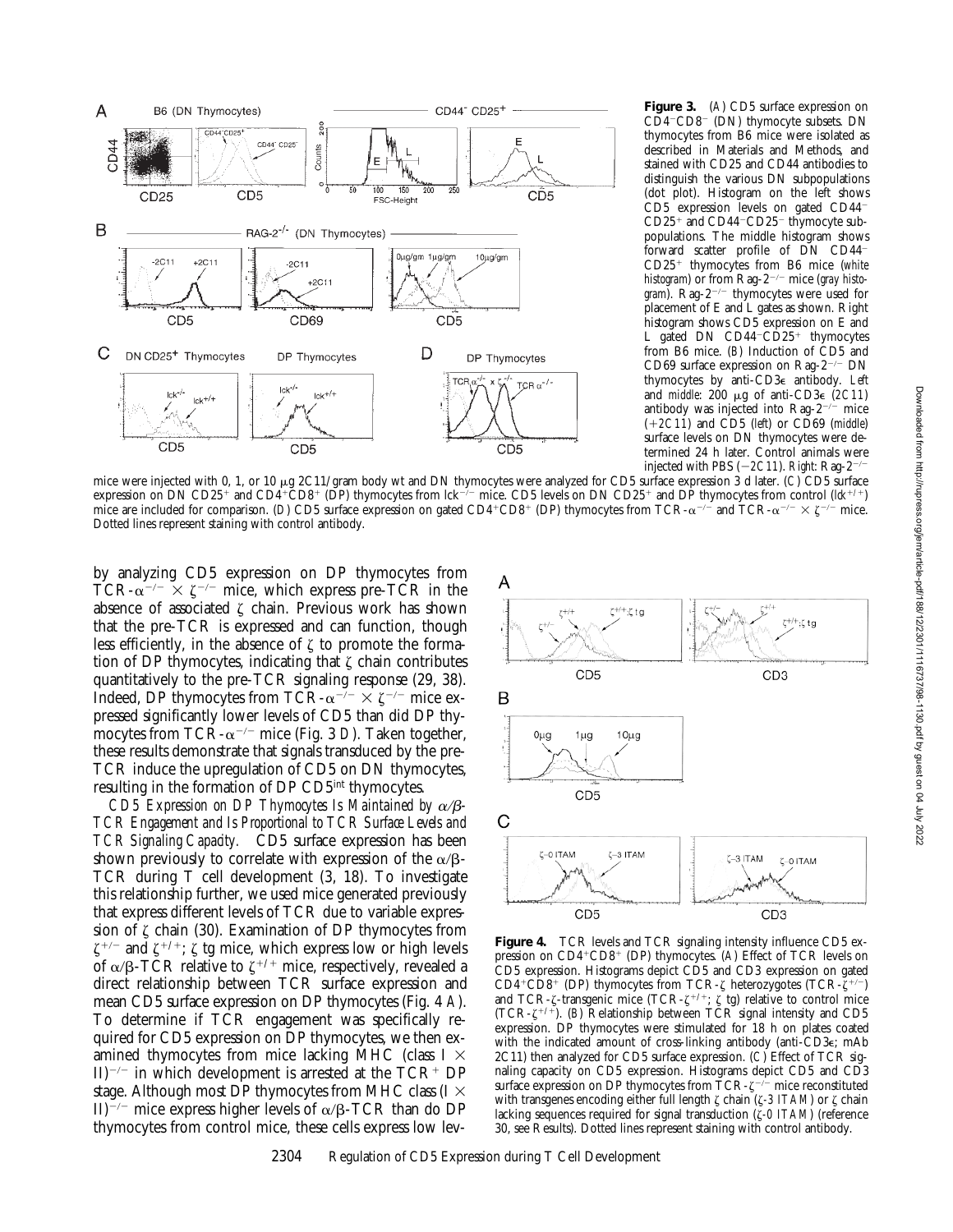els of CD5 (Fig. 5 *A*). Indeed, the level of CD5 expressed on DP thymocytes from MHC class  $(I \times II)^{-/-}$  mice is similar to that expressed on DN thymocytes (Fig. 5 *B*). In contrast, DP thymocytes from mice lacking expression of either MHC class I (Fig. 5, *A* and *B*) or MHC class II alone (data not shown) express normal (intermediate) levels of CD5. Thus, interaction of  $TCR<sup>+</sup> DP$  thymocytes with self-MHC appears to be required to sustain CD5 surface expression at levels above those observed on DN thymocytes. Consistent with this idea, anti-TCR cross-linking resulted in induction of both CD5 and CD69 on DP thymocytes from class  $(I \times II)^{-/-}$  mice to levels comparable to those observed on DP thymocytes from control mice (Fig. 5 *C*).

The relationship between TCR signal intensity and CD5 expression on DP thymocytes was examined by in vitro cross-linking with varying amounts of anti-CD3e. The results of this experiment revealed a direct relationship between the concentration of cross-linking antibody and CD5 surface levels (Fig. 4 *B*). The correlation between TCR signaling and CD5 induction could also be assessed using transgenic mice that express similar levels of TCR but whose TCRs differ in their signaling potential due to differences in the total number of ITAMs contained within the  $\zeta$  chain (30).  $\zeta^{-/-}$  mice that have been reconstituted with a transgene encoding the full-length  $\zeta$  chain ( $\zeta$ -3 ITAM) express surface TCRs that contain a full complement of ITAMs (10 ITAMs per TCR complex), whereas reconstitution of  $\zeta^{-/-}$  mice with a truncated  $\zeta$  chain transgene lacking all three ITAMS (z-0 ITAM) results in surface expression of TCRs that contain only four ITAMs per TCR complex (provided by the CD3 chains) (30). Although the TCR levels on DP thymocytes from these transgenic mice are nearly identical, mean CD5 levels are significantly lower on the majority of DP thymocytes from z-0 ITAM mice relative to the z-3 ITAM mice (Fig. 4 *B*). Thus, the level of TCR surface expression and the intensity of the TCR signal quantitatively influence CD5 surface expression on DP thymocytes.

*CD5 Levels on SP Thymocytes and T Cells Are Dictated by the Avidity of the Positively Selecting TCR Interaction.* The observation that CD5 is upregulated to high levels on DP thymocytes in vivo after engagement of the TCR by ligands that promote either positive or negative selection, or in vitro by cross-linking of the TCR (references 32, 39– 42; Fig. 4) suggested the possibility that CD5 surface expression might be quantitatively influenced by the affinity of the TCR for selecting ligand, together with the concentration of selecting ligand (TCR avidity). To address this question, we analyzed CD5 surface expression on thymocytes from two different MHC class I–restricted (H-Y, reference 26, and P14, reference 25) and two different MHC class II–restricted (DO10, reference 28, and AND, reference 27) TCR transgenic lines, each expressing distinct clonotypic TCRs. Under conditions known to promote positive selection, CD5 levels on DP thymocytes from all of the transgenic mice were higher than those expressed on the majority of DP thymocytes from nontrans-



**Figure 5.** CD5 surface expression on thymocytes from mice lacking MHC. (A) Histograms show CD5 and CD3 surface levels on gated  $CD4+CD8+$  (DP) thymocyte populations from mice lacking expression of MHC class I (*MHC*  $I^{-/-}$ ) or MHC class I and class II [*MHC* ( $\hat{I} \times II^{-/-}$ )]. CD3 and CD5 levels on DP thymocytes from control B6 (*WT*) mice are included for comparison. (*B*) CD5 levels on CD4<sup>-</sup>CD8<sup>-</sup> (DN) and DP thymocytes from MHC I<sup>-/-</sup> and MHC (I  $\times$  II)<sup>-/-</sup> mice. (*C*) Induction of CD5 by CD3 cross-linking. Thymocytes from C56 BL/6 (*WT*) and MHC  $(I \times II)^{-/-}$  mice were incubated in the presence  $(+2C11)$  or absence  $(-2C11)$  of plate-bound anti-CD3 $\epsilon$  antibody (50  $\mu$ g) for 18 h at 37°C and CD5 and CD69 expression on DP thymocytes was assessed by FACS®. Dotted lines represent staining with control antibodies.

genic mice (Fig. 6, *A* and *B*). As the shift in CD5 surface expression from CD5<sup>int</sup> to CD5<sup>hi</sup> on the bulk of DP thymocytes in transgenic mice is observed in either positively or negatively selecting but not in nonselecting backgrounds (data not shown), this result presumably reflects the fact that most DP thymocytes in TCR transgenic mice, but only a small percentage of DP thymocytes from non-TCR transgenic mice express TCRs that are engaged by selecting ligand (Fig. 6, *A* and *B*). However, gating on transgenic TCRhi SP thymocytes revealed clear differences in the level of CD5 expression among the various transgenic lines, with  $P14 > H-Y$  on CD8 SP thymocytes for the MHC class I–restricted TCRs, and  $AND > DO10$  on the CD4 SP thymocytes for the MHC class II–restricted TCRs (Fig. 6, *A* and *B*). Significantly, the relative differences in CD5 surface expression were maintained on peripheral SP T cells generated by positive selection ( $CD\overline{8}^+$  T cells in the case of P14 and  $H-Y$  TCR transgenic mice, and CD4+ T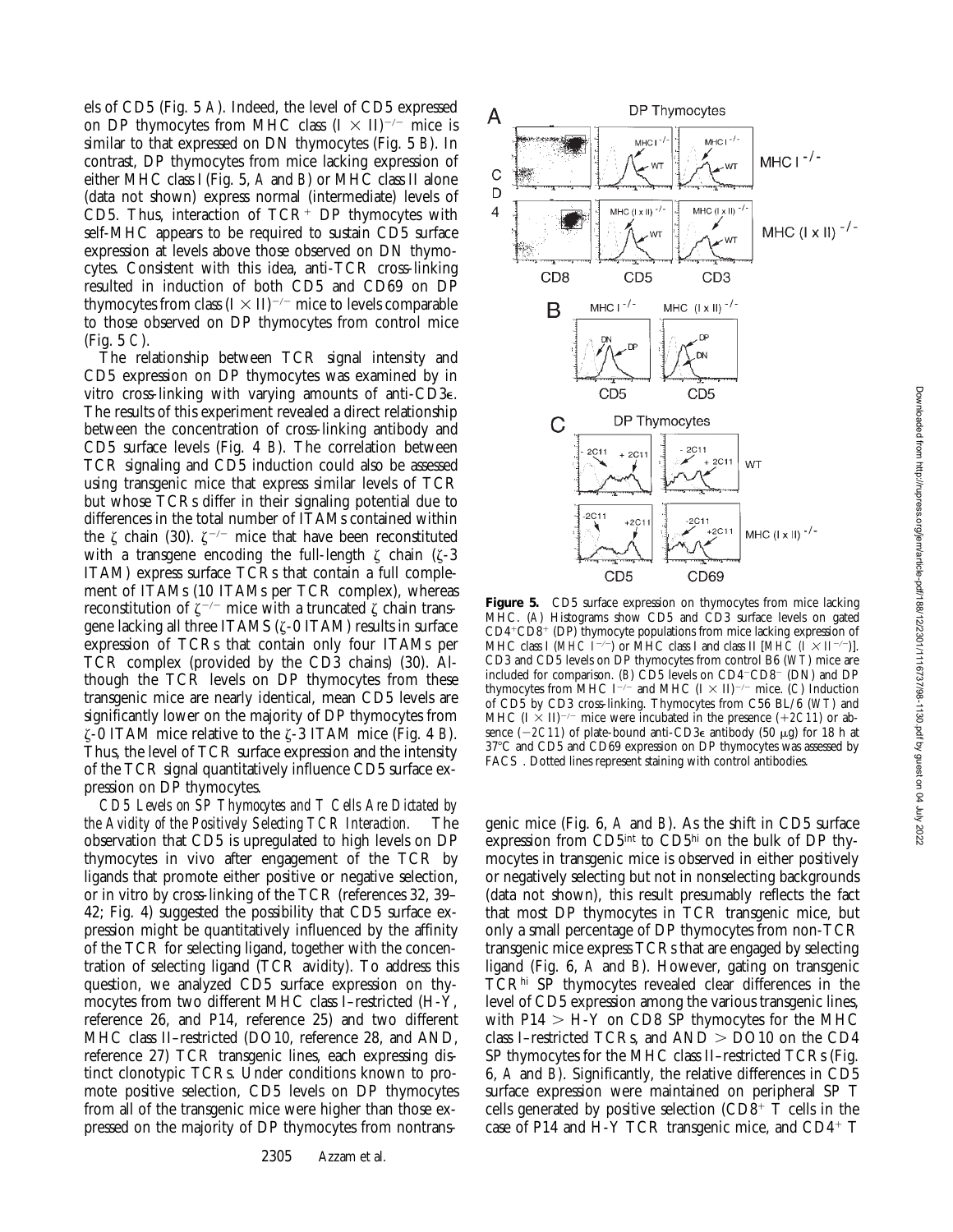

**Figure 6.** CD5 expression on thymocytes and mature T cells from TCR transgenic mice. (*A*) Comparison of CD5 levels on thymocytes and lymph node T cells from MHC class I–restricted (P14 H-2b and H-Y H-2b) TCR transgenic mice. (*B*) Comparison of CD5 levels on thymocytes and lymph node T cells from MHC class II–restricted (AND H-2bxk and DO10 H-2<sup>d</sup>) TCR transgenic mice. Single-color histograms represent CD5 staining on CD4+CD8+ thymocytes, as well as on CD8+ SP thymocytes and T cells (HY and P14 TCR transgenic mice), or CD4+ SP thymocytes and T cells (AND and DO10 TCR transgenic mice). Shown are CD5 levels on transgenic TCR<sup>hi</sup> gated cells. Data obtained for similar cell populations from nontransgenic (*WT*) mice are shown for comparison. Numbers in boxes depict mean CD5 fluorescence for the transgenic TCRhi cells.

cells in the case of AND and DO10 TCR transgenic mice; Fig. 6, *A* and *B*). Since TCR levels on SP T cells from the class I– or class II–restricted TCR transgenic mice were similar as assessed by staining with anti-CD3e or anti– TCR- $\beta$  antibodies (data not shown), these results suggested that the differences in CD5 levels might reflect differences in the avidity of the positive selecting interaction (i.e.,  $P14 > H-Y$  and  $AND > DO10$ ). Although the natural positively selecting ligands for these TCRs are unknown, their relative avidity can be inferred by the efficiency of positive selection (43). Experimental data support the idea that within the "window" of TCR–ligand-MHC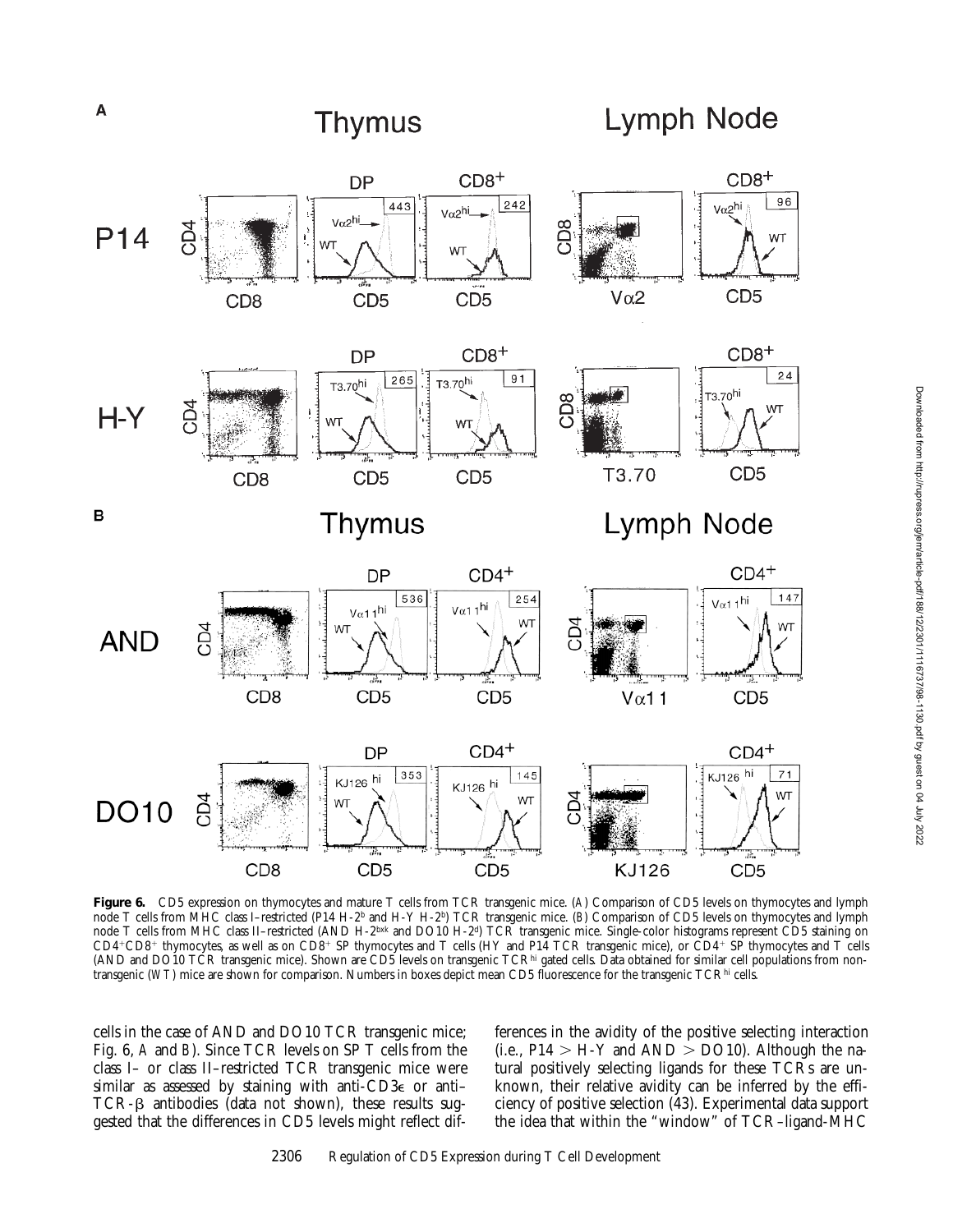interactions that promote positive selection, higher avidity interactions increase the efficiency of positive selection, resulting in the generation of increased numbers of TCR<sup>hi</sup> SP thymocytes (43). In the case of the H-Y and P14 transgenic TCRs, several observations indicate that the efficiency of positive selection is greater in P14 than in H-Y (female) TCR transgenic mice (25, 26). For example, both the total number of transgenic TCR<sup>hi</sup> thymocytes and the number of transgenic  $TCR<sup>hi</sup>CD8<sup>+</sup>$  thymocytes and T cells in P14 TCR transgenic mice exceeds that observed in H-Y transgenic female mice (Fig. 6 *A*). These observations suggest, although by no means prove, that positive selection is mediated by higher avidity TCR–ligand-MHC interactions in P14 transgenic mice than in H-Y (female) transgenic mice. Applying similar criteria, positive selection also appears to be mediated by a higher avidity TCR–ligand-MHC interaction in AND transgenic mice than in DO10 transgenic mice (Fig. 6 *B*).

To further investigate the possible relationship between CD5 expression and TCR avidity, we analyzed positive selection in the same transgenic line (DO10) under conditions that have been shown to alter the avidity of the positively selecting TCR–MHC-ligand interaction (44, 45). Thymocytes with DO10 TCR are positively selected in both the  $H-2<sup>d</sup>$  and  $H-2<sup>b</sup>$  backgrounds; however, the small thymus size and reduction in DP thymocytes observed in DO10, H-2<sup>b</sup> mice is consistent with the induction of partial clonal deletion as a result of increased TCR–MHCligand avidity interactions  $(44, 45)$ . Significantly, the CD4<sup>+</sup> transgenic  $TCR<sup>hi</sup>$  (KJ-126<sup>hi</sup>) thymocytes and  $T$  cells generated in DO10 H-2bxd mice were found to express higher surface levels of CD5 than do  $CD4+$  KJ-126hi thymocytes and T cells from DO10 H-2dxd mice (Fig. 7 *A*). Notably, the KJ-126hiCD4+ T cells from DO10 H-2bxd and DO10 H-2<sup>dxd</sup> express similar levels of  $\alpha/\beta$ -TCR and CD4 (Fig. 7 *A*). Thus, the difference in CD5 levels could not be attributed to differences in TCR or CD4 coreceptor surface expression. In addition, since the identical transgenic TCR was used in these experiments, the differences observed could not reflect variation in the timing or onset of transgene expression during thymocyte development. Rather, these results suggest that the level of CD5 expression on mature T cells is determined during development in the thymus by the avidity of the TCR for selecting ligand.

A prediction of this hypothesis is that the avidity of the positively selecting TCR–MHC-ligand interaction may regulate the level of CD5 surface expression by influencing the intensity of the TCR signaling response. To examine this relationship, we analyzed the effect on CD5 expression produced by lowering the TCR signaling potential from 10 to 4 ITAMs per TCR complex. For these experiments, we chose the P14 TCR transgene because prior experiments had revealed that significant numbers of P14 TCRhi (V $\alpha$ 2hi) CD8 SP T cells are generated in both  $\zeta$ -3 ITAM and z-0 ITAM P14-TCR transgenic mice (Fig. 7 *B*). We found that lowering the TCR signaling capacity by removal of  $\zeta$  chain ITAMs ( $\zeta$ -0 ITAM tg versus  $\zeta$ -3 ITAM tg) resulted in the generation of  $V\alpha2<sup>hi</sup>$  CD8-SP cells that

2307 Azzam et al.

express lower levels of CD5 (Fig. 7 *B*). Taken together, these results indicate that CD5 surface expression is developmentally regulated in response to the avidity of the TCR for positively selecting ligands.

## **Discussion**

Interest in the role of CD5 in lymphocyte development has grown considerably in light of recent data suggesting that CD5 functions to negatively regulate signaling through the B and T cell antigen receptors (16, 17). In this study, we examined CD5 expression during normal thymocyte development and in mice with defects in thymocyte maturation. Our results demonstrate a critical role for pre-TCR and TCR signals, and notably TCR avidity, in regulating CD5 surface expression.

Early DN thymocytes express very low levels of CD5 independent of their ability to undergo TCR gene rearrangement, and therefore independent of their ability to express pre-TCR and/or TCR complexes. That the pre-TCR is not required for initial CD5 expression on early DN thymocytes is not surprising, as previous studies have documented very low levels of CD5 on pro-T cells in the thymus (46). Of significance, however, is that signals transduced by the pre-TCR upregulate CD5, and that the level of CD5 surface expression reflects the extent or intensity of pre-TCR signaling (Fig. 3 *B*; reference 47). Consistent with this observation, both p56<sup>lck</sup> and  $\zeta$  chain, which appear to act primarily by quantitatively influencing the pre-TCR signaling response (24, 29, 38, 47, 48), are required for full CD5 induction by the pre-TCR (29, 49; Fig. 3 C). Although these results suggest a possible role for CD5 at the DN–DP transition, perhaps through modulation of pre-TCR signaling threshold, the fact that thymocyte maturation appears unaffected in  $CD5^{-/-}$  mice argues that this function is not critical for T cell development (50).

Interestingly, most DP thymocytes from TCR- $\alpha$ <sup>-/-</sup> mice (which can express pre-TCR complexes but are  $\alpha/\beta$ -TCR<sup>-</sup>) express nearly normal (intermediate) levels of CD5, whereas CD5 levels on DP thymocytes from MHC (class  $I \times II$ )<sup>-/-</sup> mice (which are  $\alpha/B-TCR^{int-hi}$ ) express low levels of CD5. We interpret these observations as indicating that continued signaling, either through the pre-TCR or  $\alpha$ / $\beta$ -TCR, is required to maintain CD5 expression at intermediate levels on DP thymocytes. Thus in TCR- $\alpha$ <sup>-/-</sup> mice, continued expression of the pre-TCR provides this signaling function, whereas in MHC (class  $I \times$  $II)^{-/-}$  mice, replacement of the pre-TCR by TCR complexes that are incapable of generating signals by interacting with MHC leads to the downregulation of CD5. Results consistent with our own have also been reported by Dutz et al., who noted a specific requirement for MHC class I for the generation of CD5int DP thymocytes in class I–restricted H-Y TCR transgenic mice (51). The observation that most DP thymocytes from transgenic mice express intermediate levels of CD5 in a nonselecting background (51) further indicates that extremely low avidity or "noncognate" TCR–MHC interactions are sufficient to main-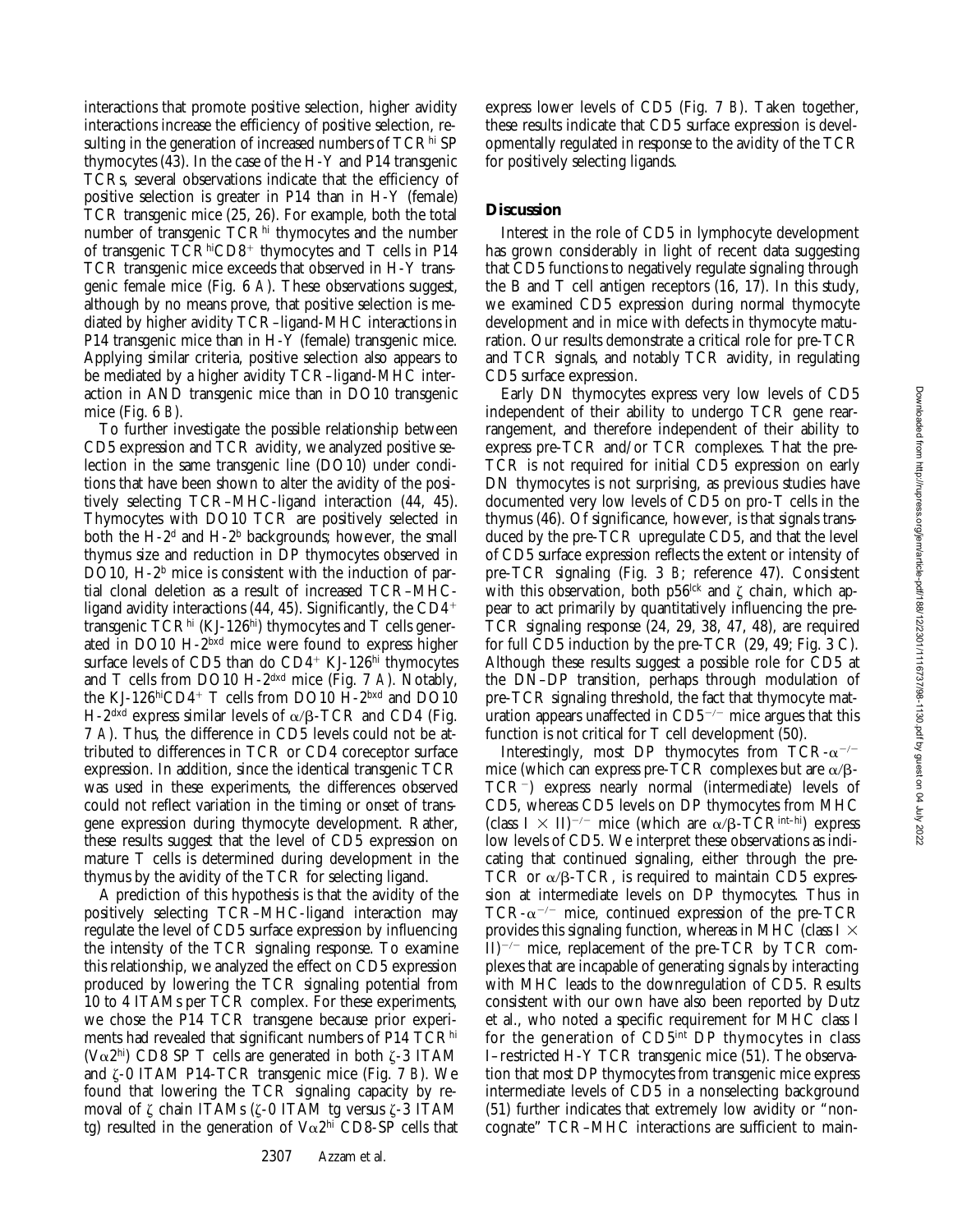



 $\mathbf B$ 



Figure 7. (A) Comparison of CD5 levels on CD4<sup>+</sup> thymocytes and T cells from DO10 TCR transgenic mice generated in the H-2<sup>dxd</sup> and H-2<sup>bxd</sup> backgrounds. *Top*: Two-color (CD4 versus CD8) analysis of thymocytes from DO10/H-2<sup>dxd</sup> and DO10/H-2<sup>bxd</sup> mice. Histogram depicts CD5 levels on CD41 KJ126hi thymocytes. *Bottom*: Two-color (CD4 versus KJ126) analysis of lymph node cells from DO10/H-2dxd and DO10/H-2bxd mice. Large histogram depicts CD5 levels on CD4+ KJ126hi T cells. Small histograms show CD4 and KJ126-TCR levels on total CD4+ T cells. Numbers in boxes depict mean CD5 fluorescence for the transgenic TCR<sup>hi</sup> cells. (*B*) Comparison of CD5 levels on CD8+ T cells generated in P14 TCR transgenic mice expressing TCRs containing full-length ( $\zeta$ -3 ITAM) or signaling defective ( $\zeta$ -0 ITAM)  $\zeta$ -chains Histograms depict V $\alpha$ 2, TCR- $\beta$ , CD8, or CD5 staining on gated  $CD8+V\alpha2+T$  cells (gates are shown in the two-color plots). Numbers in boxes depict mean CD5 fluorescence.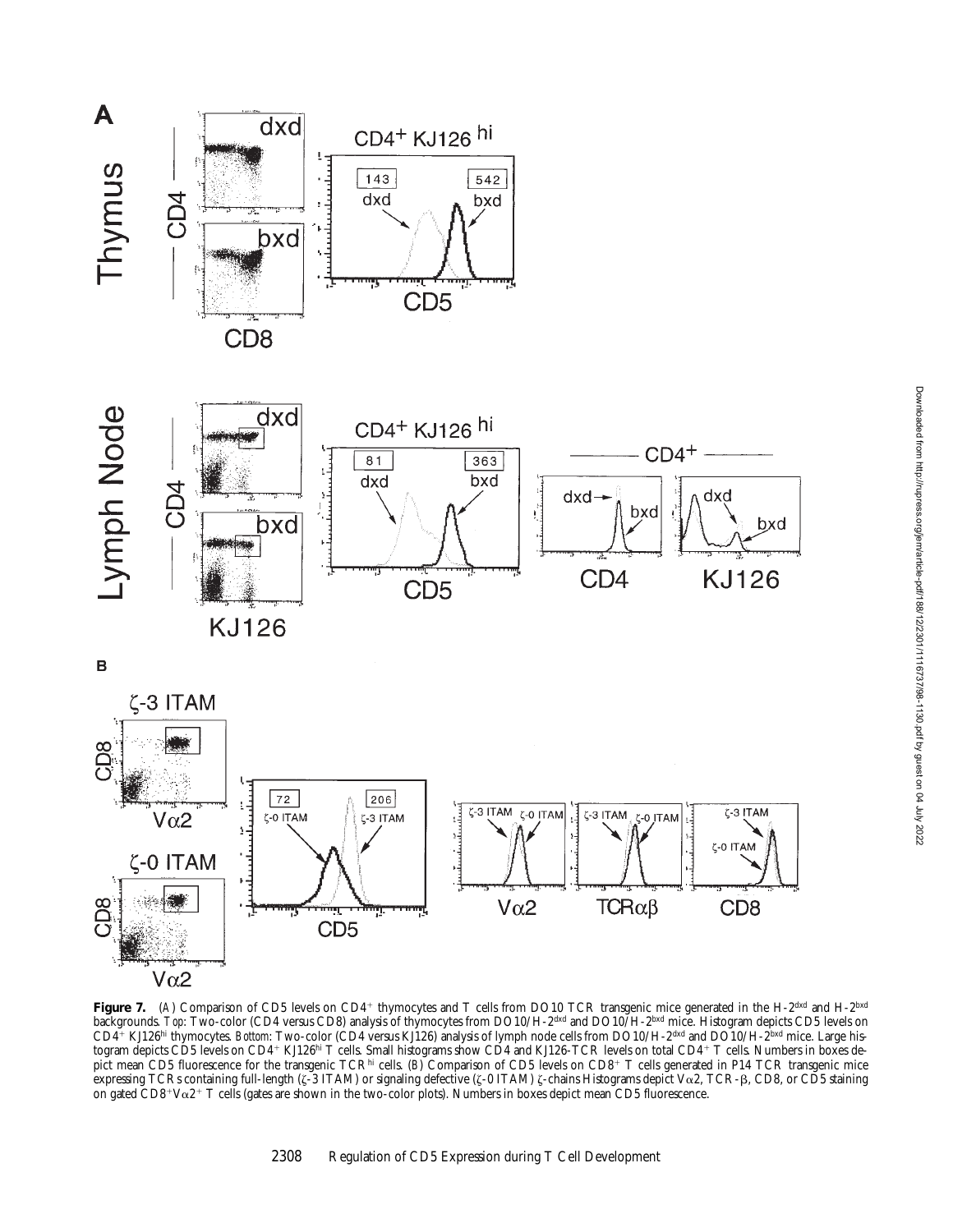tain intermediate levels of CD5 expression on DP thymocytes.

CD5 is upregulated to high levels on a small subset of DP thymocytes, before TCR upregulation or CD4 /CD8 lineage commitment as assessed by coreceptor downregulation (32, 39–41, 51). Data from our own and previous work indicate that this response is mediated by higher avidity TCR–MHC-ligand interactions than those that are required to maintain intermediate levels of CD5 expression on DP thymocytes (32, 39–41, 51). In agreement with this model, CD5<sup>hi</sup> DP thymocytes are absent both in TCR- $\alpha$ <sup>-/-</sup> mice that lack  $\alpha/\beta$ -TCR and in MHC (class I  $\times$  II)<sup>-/-</sup> mice that express  $\alpha$ / $\beta$ -TCR but are incapable of engaging ligand. Conversely, in TCR transgenic mice in which a defined TCR is expressed on a high percentage of DP thymocytes, a large cohort of CD5hi DP thymocytes is generated under conditions that promote either positive or negative selection but not in a nonselecting background (51). Thus, only those DP thymocytes that express TCRs that can interact with MHC-ligand with sufficiently high affinity to promote either positive or negative selection upregulate CD5 surface expression to high levels.

Although CD5 upregulation on DP thymocytes upon TCR engagement has been previously shown, the current study reveals that CD5 surface expression on SP thymocytes and T cells differs depending upon the clonotypic TCR that they express. Transgenic TCR $^{\text{hi}}$  SP T cells were found to express similar  $(\overline{P}14)$ , lower  $(H-Y, AND,$ D011.10/ $H$ -2<sup>d</sup>), or higher (D011.10/ $H$ -2<sup>bxd</sup>) levels of CD5 compared with mean CD5 expression on corresponding SP T cell populations from nontransgenic mice (Figs. 6 and 7). Our data also suggest that the level of CD5 expressed on SP thymocytes and T cells generated during positive selection corresponds to the avidity (signal intensity) of the positively selecting TCR–MHC-ligand interaction. When the avidity of the positively selecting TCR–MHC-ligand interaction was varied for the same TCR by changing the MHC haplotype or the signal intensity was varied by removal of TCR ITAMs, the results also supported this hypothesis. Because the antigen specificity of the transgenic TCRs used in this study should result in the generation of "naive" SP thymocytes and T cells that should not encounter their native antigen in vivo, our results also argue that CD5 levels are "fixed" during positive selection on the basis of TCR specificity and these relative levels are subsequently maintained on circulating mature SP T cells independent of engagement of the TCR by antigen. The mechanism by which CD5 expression levels are established during thymocyte development could involve modulation of CD5 in response to TCR signal intensity followed by

maintenance of this relative level of expression on mature T cells. Alternatively, it is possible that only those thymocytes that constitutively express the appropriate level of CD5 with respect to their clonotypic TCR are selected to mature to the SP stage. Since these mechanisms are not mutually exclusive, both may also be operative.

Since CD5 acts to attenuate signaling by the TCR (16), the capacity of cells to regulate CD5 surface levels could serve several important functions during development. For example, induction of CD5 on thymocytes and mature T cells after TCR engagement may serve to dampen the TCR signaling response, especially after restimulation. At the DP stage, upregulation of CD5 represents an early response to engagement of the TCR by selecting ligand as it precedes upregulation of the TCR (32, 40, 51). The rapid increase in CD5 levels after initial TCR engagement may act to inhibit subsequent TCR-mediated signaling responses. Increased CD5 expression in response to TCR engagement could also provide an off signal that participates in terminating the activation response. Another role suggested by our data is that CD5 levels may influence the triggering threshold for T cell activation. This function might be particularly important during thymocyte selection when the TCR signaling response dictates the fate of DP thymocytes (i.e., either positive or negative selection). Indeed, analysis of CD5-deficient mice has shown that CD5 does participate in thymocyte selection through its ability to negatively regulate the TCR signaling response (16). Interestingly, the effect of CD5 deletion on thymocyte selection varied among different TCR transgenic mice, resulting in enhanced positive selection in H-Y TCR transgenic mice and a shift from positive selection to partial negative selection in P14 TCR transgenic mice (16).

The ability of thymocytes to regulate CD5 surface expression also suggests that the relative impact of CD5 on TCR signal transduction can be varied in relation to the avidity of the TCR for selecting ligand, providing a mechanism for fine tuning of the TCR signaling response. Surface levels of both CD4 and CD8, which unlike CD5 provide costimulatory signals, also have been shown to vary among individual SP T cells that express distinct TCRs (52). An advantage of using multiple surface structures such as CD4, CD8, and CD5 to influence the overall signaling response delivered to thymocytes and T cells could be to enable a much broader range of TCRs to transduce signals appropriate for positive selection than would otherwise be possible if the affinity of the TCR for selecting ligand alone dictated the outcome. Thus, the potential for TCR signal modulation by CD5 may be particularly useful for generating the maximum possible diversity in the mature T cell repertoire.

2309 Azzam et al.

We thank Drs. Fred Alt, Rudolph Jaenisch, Laurie Glimcher, Susumo Tonegawa, Dennis Loh, Tak Mak, Roger Perlmutter, Harald von Boehmer, Rolf Zinkernagel, and Steve Hedrick for making mice available for these experiments. We are also grateful to B.J. Fowlkes and C.L. Sommers for reading the manuscript and for helpful discussions.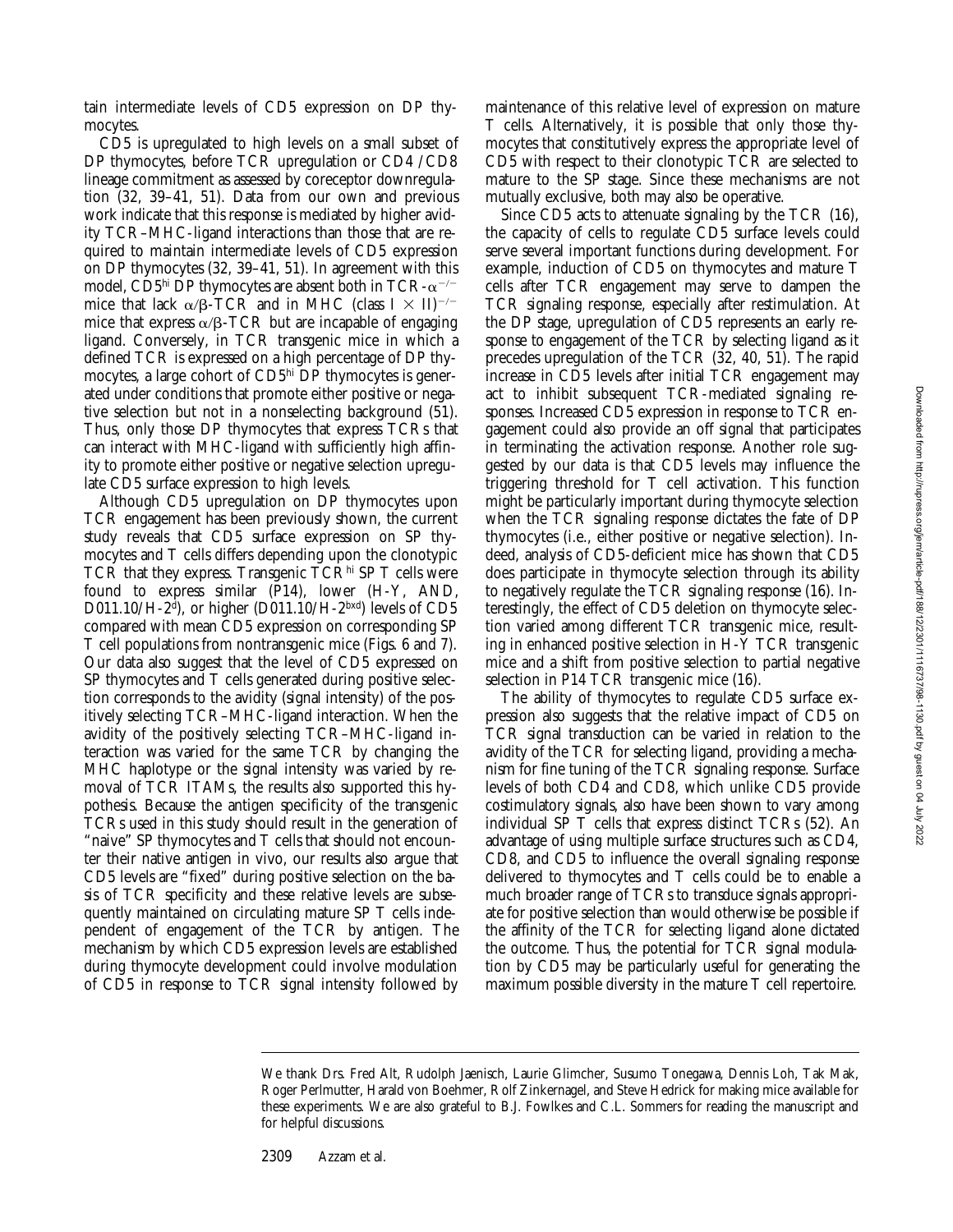Address correspondence to Paul E. Love, Laboratory of Mammalian Genes and Development, National Institute of Child Health and Human Development, National Institutes of Health, Bethesda, MD 20892. Phone: 301-402-4946; Fax: 301-480-3223; E-mail: pel@helix.nih.gov

*Received for publication 30 June 1998 and in revised form 2 October 1998.*

#### **References**

- 1. Ledbetter, J.A., R.V. Rouse, H.S. Micklem, and L.A. Herzenberg. 1980. T cell subsets defined by expression of Lyt-1,2,3 and Thy-1 antigens: two parameter immunofluorescence and cytotoxicity analysis with monoclonal antibodies modifies current views. *J. Exp. Med.* 152:280–294.
- 2. Hayakawa, K., R.R. Hardy, D.R. Parks, and L.A. Herzenberg. 1983. The "Ly-1 B" cell subpopulation in normal, immunodefective, and autoimmune mice. *J. Exp. Med.* 157: 202–218.
- 3. Fowlkes, B.J., L. Edison, B.J. Mathieson, and T.M. Chused. 1985. Early T lymphocytes: differentiation in vivo of adult intrathymic precursor cells. *J. Exp. Med.* 162:802–822.
- 4. Huang, H.J., N.H. Jones, J.L. Strominger, and L.A. Hertzenberg. 1987. Molecular cloning of Ly-1, a membrane glycoprotein of mouse T lymphocytes and a subset of B cells: molecular homology to its human counterpart Leu-1/T1 (CD5). *Proc. Natl. Acad. Sci. USA.* 84:204–208.
- 5. Van De Helde, H., I. Von Hoegen, W. Luo, J.R. Parnes, and K. Thielemans. 1991. The B-cell surface protein CD72/Lyb2 is the ligand for CD5. *Nature.* 351:662–665.
- 6. Biancone, L., M.A. Bowen, A. Lim, A. Aruffo, G. Andes, and I. Stamenkovic. 1996. Identification of a novel inducible cell-surface ligand of CD5 on activated lymphocytes. *J. Exp. Med.* 184:811–819.
- 7. Thomas, M.L. 1995. Of ITAMs and ITIMs: turning on and off the B cell antigen receptor. *J. Exp. Med.* 181:1953–1956.
- 8. Davies, A.A., S.C. Ley, and M.J. Crumpton. 1992. CD5 is phosphorylated on tyrosine after stimulation of the T-cell antigen receptor complex. *Proc. Natl. Acad. Sci. USA.* 89:6368– 6372.
- 9. Beyers, A.D., L.L. Spruyt, and A.F. Williams. 1992. Molecular associations between the T-lymphocyte antigen receptor complex and the surface antigens CD2, CD4, or CD8 and CD5. *Proc. Natl. Acad. Sci. USA.* 89:2945–2949.
- 10. Burgess, K.E., M. Yamamoto, K.V.S. Prasad, and C.E. Rudd. 1992. CD5 acts as a tyrosine kinase substrate within a receptor complex comprising T-cell receptor  $\zeta$  chain/CD3 and protein-tyrosine kinases p56lck and p59fyn. *Proc. Natl. Acad. Sci. USA.* 89:9311–9315.
- 11. Pani, G., K.-D. Fischer, I. Mlinaric-Rascan, and K.A. Siminovitch. 1996. Signaling capacity of the T cell antigen receptor is negatively regulated by the PTP1C tyrosine phosphatase. *J. Exp. Med.* 184:839–852.
- 12. Gary-Gouy, H., V. Lang, S. Sarun, L. Boumsell, and G. Bismuth. 1997. In vivo association of CD5 with tyrosine-phosphorylated Zap-70 and p21 phospho- $\zeta$  molecules in human CD3<sup>1</sup> thymocytes. *J. Immunol.* 159:3739–3747.
- 13. Ceuppens, J.L., and M.L. Baroja. 1986. Monoclonal antibodies to the CD5 antigen can provide the necessary second signal for activation of isolated resting T cells by solid-phasebound OKT3. *J. Immunol.* 137:1816–1821.
- 14. Spertini, F., W. Stohl, N. Ramesh, C. Moody, and R.S. Geha. 1991. Induction of human T cell proliferation by a monoclonal antibody to CD5. *J. Immunol.* 146:47–52.
- 15. Stanton, T., T.L. Stevens, J.A. Ledbetter, and D. Wofsy. 1986. Anti-Ly-1 antibody induces interleukin 2 release from T cells. *J. Immunol.* 136:1734–1737.
- 16. Tarakhovsky, A., S.B. Kanner, J. Hombach, J.A. Ledbetter, W. Muller, N. Killeen, and K. Rajewsky. 1995. A role for CD5 in TCR-mediated signal transduction and thymocyte selection. *Science.* 269:535–537.
- 17. Bikah, G., J. Carey, J.R. Ciallella, A. Tarakhovsky and S. Bondada. 1996. CD5-mediated negative regulation of antigen receptor-induced growth signals in B-1 B cells. *Science.* 274:1906–1909.
- 18. Guidos, C., and I.L. Weissman. 1993. Sequential occurrence of positive and negative selection during T lymphocyte maturation. *In* Molecular Mechanisms of Immunological Recognition. H.J. Vogel, editor. Academic Press, London. 137– 147.
- 19. Shinkai, Y., G. Rathbun, K.-P. Lam, E.M. Oltz, V. Stewart, M. Mendelsohn, J. Charron, M. Datta, F. Young, A.M. Stall, and F.W. Alt. 1992. Rag-2 deficient mice lack mature lymphocytes owing to inability to initiate V(D)J rearrangement. *Cell.* 68:855–867.
- 20. Zijlstra, M., E. Li, F. Saajadi, S. Subramani, and R. Jaenisch. 1989. Germ-line transmission of  $\beta_2$ -microglobulin gene produced by homologous recombination in embryonic stem cells. *Nature.* 342:435–438.
- 21. Grusby, M.J., R.S. Johnson, V.E. Papaioannou, and L.H. Glimcher. 1991. Depletion of  $CD4^+$  T cells in major histocompatibility complex class II-deficient mice. *Science.* 253: 1417– 1420.
- 22. Grusby, M.J., H. Auchincloss, Jr., R. Lee, R.S. Johnson, J.P. Spencer, M. Zijlstra, R. Jaenisch, V.E. Papaioannou, and L.H. Glimcher. 1993. Mice lacking major histocompatibility complex class I and class II molecules. *Proc. Natl. Acad. Sci. USA.* 90:3913–3917.
- 23. Mombaerts, P., A.R. Clarke, M.A. Rudnicki, J. Iacomini, S. Itohara, J.J. Lafaille, L.Wang, Y. Ichikawa, R. Jaenisch, M.L. Hooper, and S. Tonegawa. 1992. Mutations in T-cell antigen receptor genes  $\alpha$  and  $\beta$  block thymocyte development at different stages. *Nature.* 360:225–231. (See published erratum 360:225–231.)
- 24. Molina, T.J., K. Kishihara, D.P. Siderovski, W. Van Ewijk, A. Narendran, E. Timms, A. Wakeham, C.J. Paige, K.-U. Hartmann, A. Veilette, et al. 1992. Profound block in thymocyte development in mice lacking p56<sup>lck</sup>. Nature. 357: 161–164.
- 25. Pircher, H., K. Burki, R. Lang, H. Hengartner, and R.M. Zinkernagel. 1989. Tolerance induction in double specific T-cell receptor transgenic mice varies with antigen. *Nature.* 342:559–561.
- 26. Von Boehmer, H. 1990. Developmental biology of T cells in T cell receptor transgenic mice. *Annu. Rev. Immunol.* 8:531– 556.
- 27. Kaye, J., M.-L. Hsu, M.-E. Sauron, S.C. Jameson, N.R.J. Gascoigne, and S.M. Hedrick. 1989. Selective development